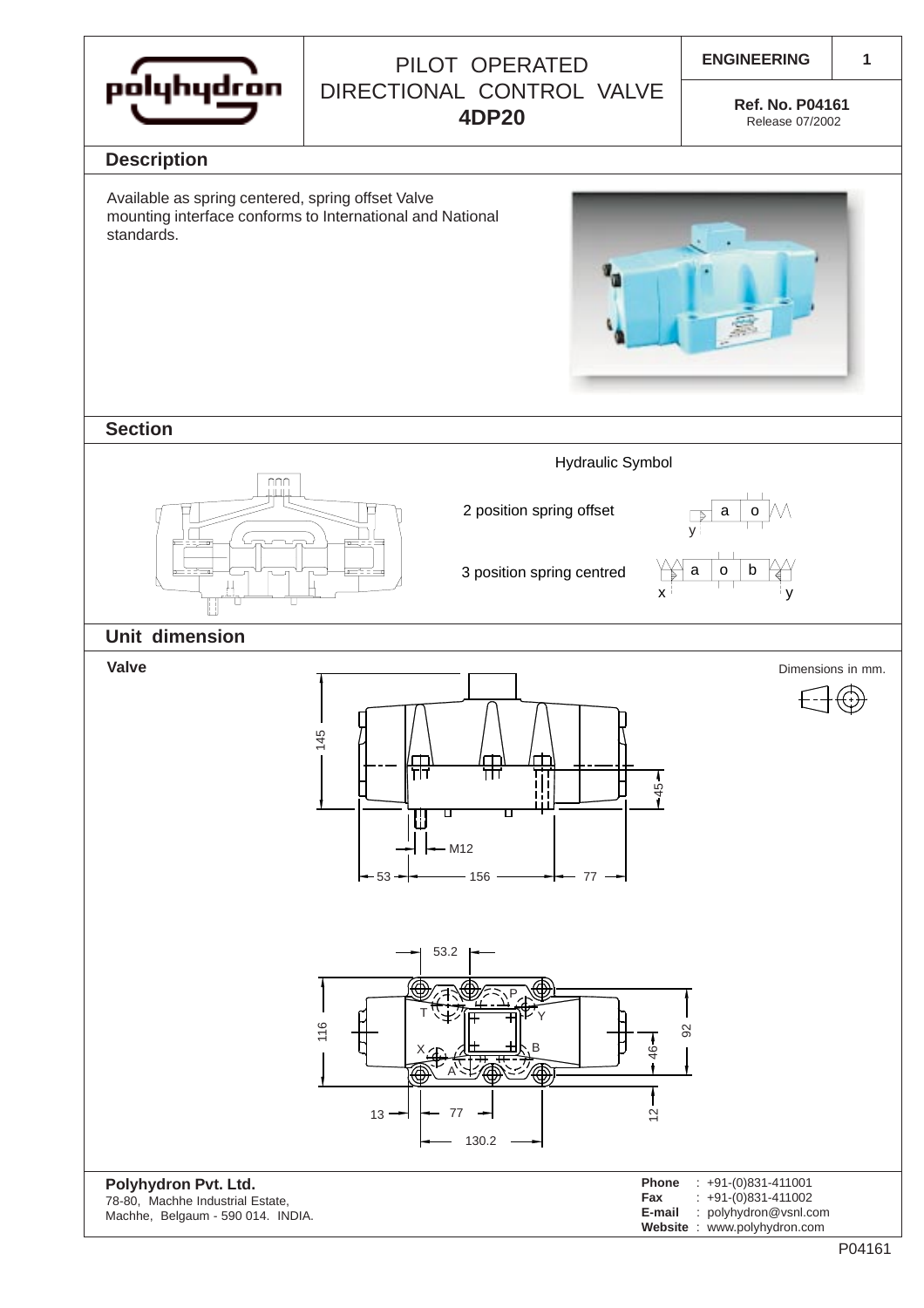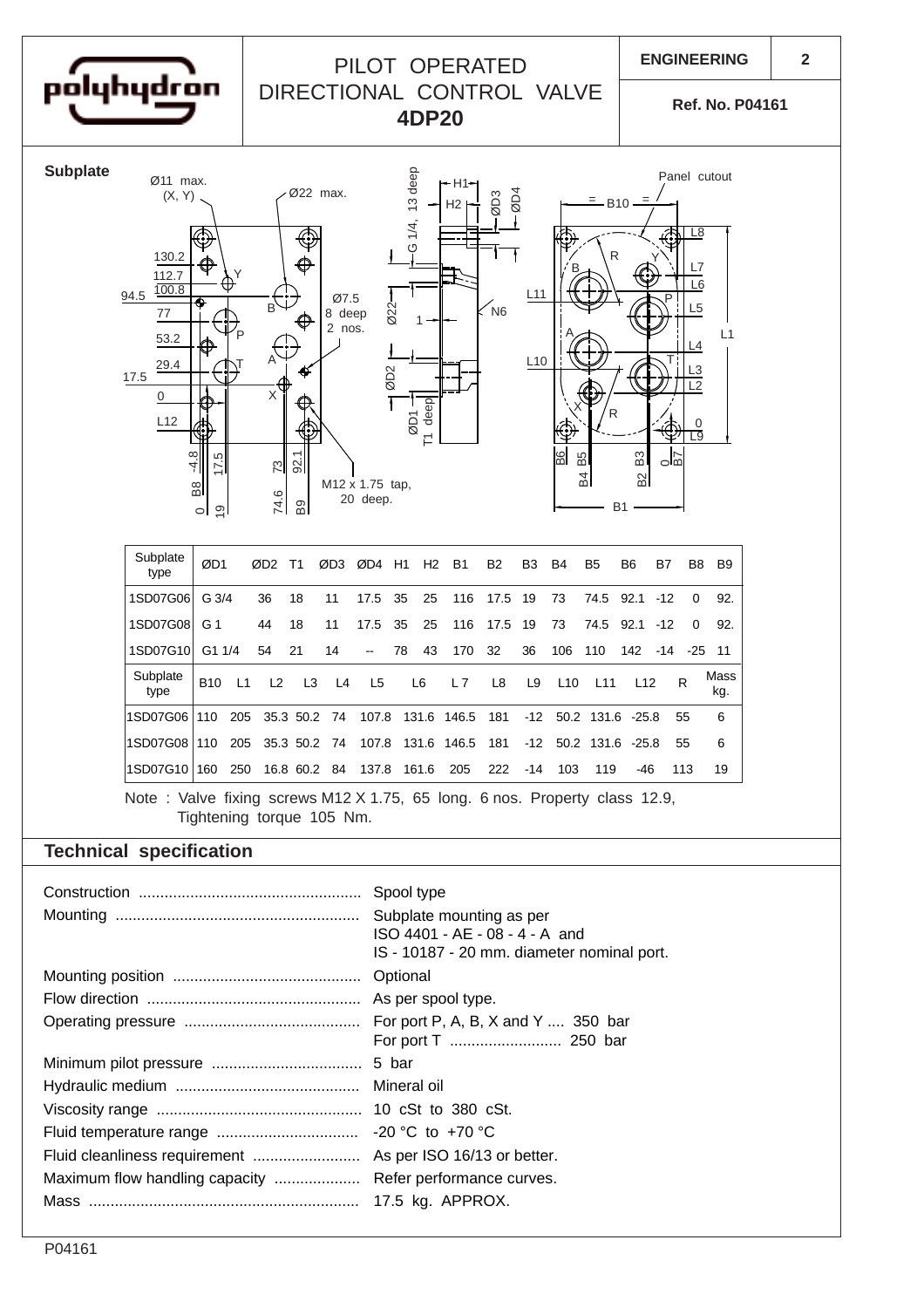

Table showing the relation between the spool type, direction of flow and curve in the above graph to be referred to.

| Direction of<br>flow | P to T    | P to A | P to B | A to T        | B to T |
|----------------------|-----------|--------|--------|---------------|--------|
| Spool type           | Curve No. |        |        |               |        |
| Е                    |           | 2      | 2      | $\mathcal{P}$ | 2      |
| F                    |           |        |        |               | 2      |
| G                    | 3         | 6      | 6      | 5             | 4      |
| H                    |           |        |        |               |        |
|                      |           | 2      | 2      |               |        |
|                      |           | 2      | 2      |               | 2      |
| Р                    |           |        |        | 2             |        |